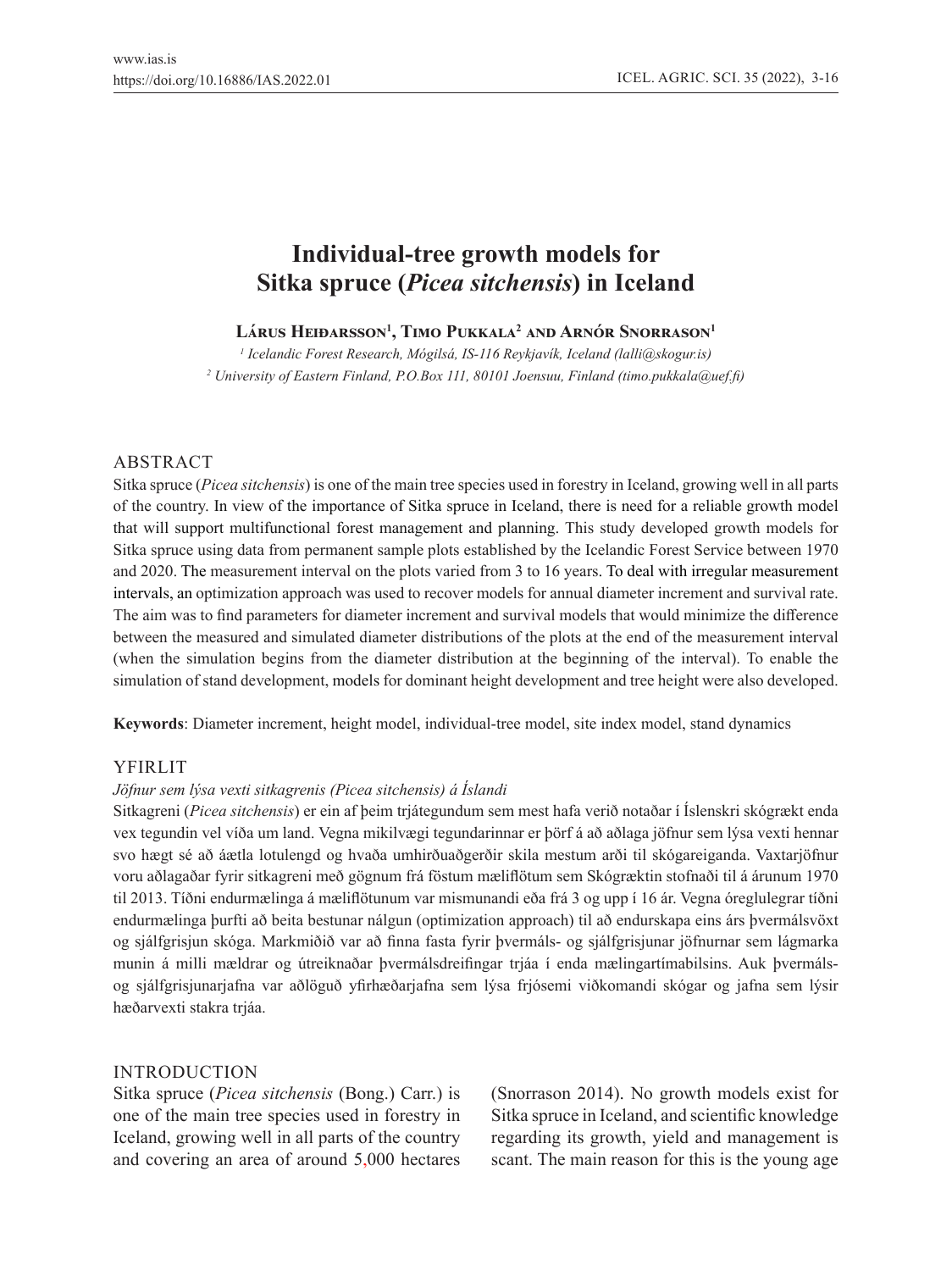of most Icelandic plantations. The oldest Sitka spruce forests were planted between 1940 and 1950. The size of these first plantations was usually smaller than one hectare. The small size of Icelandic plantations with a consequent edge effect and the small size of sample plots are common features of Icelandic tree growth data. Because of the young age of the forests, the longest measurement series is only 50 years and the oldest stands with permanent sample plots are less than 70 years old.

Forest growth models assist forest researchers and managers in many ways due to their ability to predict future yields in alternative management schedules. The importance of growth models is demonstrated by the large number and variability of models published and used (e.g., Hartig 1795, Wiedemann 1942, Clutter 1963, Newnham 1964, Pukkala 1987, Trasobares et al. 2004). The complexity of these approaches has varied from simple regression equations, expressing yield per hectare, to detailed equations that simulate the growth of single trees in a stand (Clutter et al. 1983).

Growth models can broadly be classified as stand-level or tree-level models. Stand-level models use stand variables (e.g. age, site index, basal area and number of trees per hectare) as predictors while at least some of the predictor variables in a tree-level model are individual tree characteristics (Clutter et al. 1983, Palahí et al. 2003, Weiskittel 2011). Stand-level models provide rather limited information about the forest stand, in some cases only stand volume (Vanclay 1994); they may also project the values of other stand variables such as basal area, mean diameter, height and number of trees per hectare (Mabvurira & Miina 2002). Tree-level models are further classified as distance-dependent (spatial) or distance-independent (non-spatial) models.

The first growth model for Iceland was developed by Heidarsson and Pukkala (2012) for Siberian larch. The model was a distanceindependent individual-tree model. Distanceindependent models do not use spatial information to express competition. Instead, they use predictors that describe stand density (for example, stand basal area) and thus express the overall competition in the stand (Vanclay 1994, Van Laar & Akca 1997).

Distance-dependent models include spatial competition indices as predictors. The competition index may differ from model to model, but it is usually a function of both the size and location of the subject tree in relation to the size and location of its competitors (Bella 1971, Ek & Monserud 1974, Pukkala 1988, 1989, Alegria & Tomé 2013). Distancedependent models may provide more accurate information about individual tree growth than distance-independent models; however, they are more difficult to use because they require a map of the stand, which is often too costly in a routine forest management context (Munro 1974, Wimberly & Bare 1996). Moreover, distancedependent models have sometimes shown little or no improvement over distance-independent models, especially in plantation forests (Munro 1974, Vanclay 1994, Dong et al. 2021).

When individual-tree information for a stand is available, tree-level models can be developed since they provide more detailed information on the stand structure and its dynamics than standlevel models (Mabvurira & Miina 2002, Palahí et al. 2003, Juma et al. 2014). The ideal data for the development of individual-tree models is repeated measurements of permanent sample plots, in which all trees have been numbered and measured at regular intervals for diameter and survival (Juma et al. 2014). However, this last requirement is not met in the permanent Sitka spruce sample plots in Iceland, where the measurement interval has varied between 3 and 16 years. The impact of irregular measurement intervals on modelling has received some attention in earlier research (Cao 2000, 2004, Nord-Larsen 2006, Crecente-Campo et al. 2010). Assuming a constant growth rate between measurements can lead to under- or over-estimation of tree growth when the growth dynamics are clearly nonlinear (Clutter 1963, McDill & Amateis 1992).

To deal with irregular measurement intervals in this research, an optimization approach originally suggested by Pukkala et al. (2011) and later used by de-Miguel et al. (2014), Juma et al.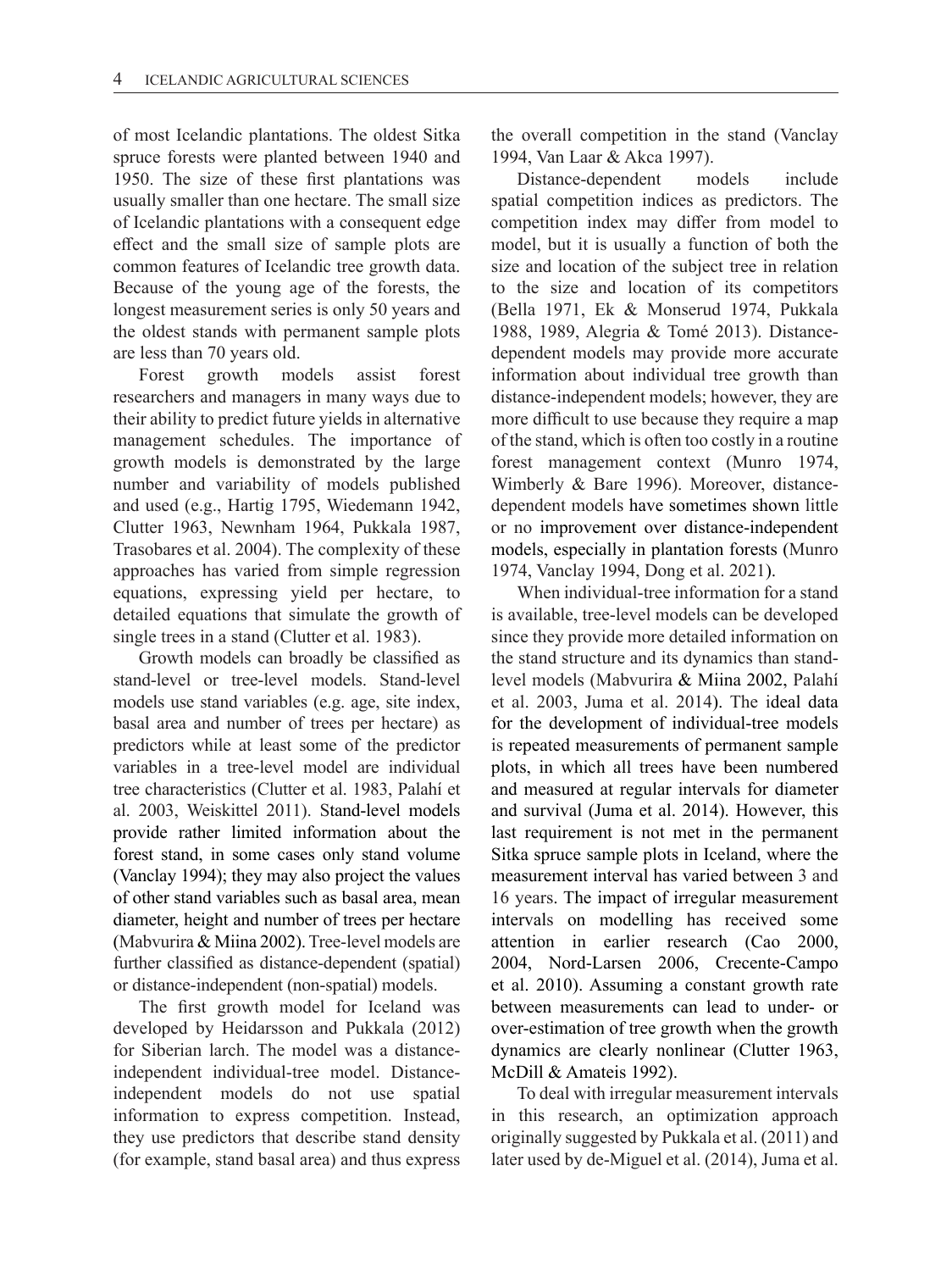(2014) and Jin et al. (2019) among others, was used to fit the diameter increment and survival models. This method seems to overcome some of the problems related to other methods and has been shown to produce similar models and model parameters to regression analysis (Pukkala et al. 2011).

The modelling approach used to fit diameter increment and survival models requires only the diameter distribution of plots at the beginning and end of the measurement interval. The method uses non-linear optimization to derive model parameters. Optimization seeks models than would minimize the difference between measured and simulated diameter distribution of the plot at the end of the measurement interval. The simulation begins from the measured diameter distribution at the beginning of the interval (Pukkala et al. 2011).

In view of the importance of Sitka spruce in Iceland, there is a need for a reliable system of growth models that would allow managers to predict harvests and future stand development in alternative treatment schedules, thus providing valuable support for silvicultural decision making. The plantations may also be aimed at carbon sequestration, in which knowledge of maximum stand volumes and long-term stand development is essential. Because of the young age of Sitka plantations in Iceland and considering that Sitka spruce can live 700–800 years and reach 80 m height (Savill 1991), it is not reasonable to postpone growth modelling until the data cover the whole life span of trees and stands. On fertile soils in coastal areas of western Norway, the yield of Sitka spruce will peak between the age of 70– 115 years (Öyen 2005).

The aim of this study was to develop a system of models that allow managers to simulate the development of Icelandic Sitka spruce stands over a few decades. The system consists of site index and dominant height models and individual-tree models for diameter increment, tree height and tree survival.

#### MATERIALS

Two different datasets were used to develop the



**Figure 1.** Geographical location of the study sites.



**Figure 2.** Observed height and diameter at breast height in the Sitka spruce plots.

model: the dataset from permanent sample plots (PSP data) and data from the National Forest inventory (NFI data). The PSP data consists of measurements in 50 stands from seven locations, established in even-aged plantations (Figure 1). The NFI datasets were collected in 31 permanent sample plots from 27 locations (Figure 1). These 81 permanent sample plots were established in even-aged Sitka spruce stands by the Icelandic Forest Service between 1970 and 2013. They include a total of 197 measurement intervals. The stands are located in southern (37), western (29), northern (5) and eastern (13) Iceland and include both heavily thinned and unthinned sample plots. The plots cover a wide range of different site types and growth conditions. All the locations have an oceanic climate with annual precipitation of 700–1200 mm and a mean annual temperature of 3.2–4.5° C (1964– 1990) (Vedurstofa Islands 2017). The mean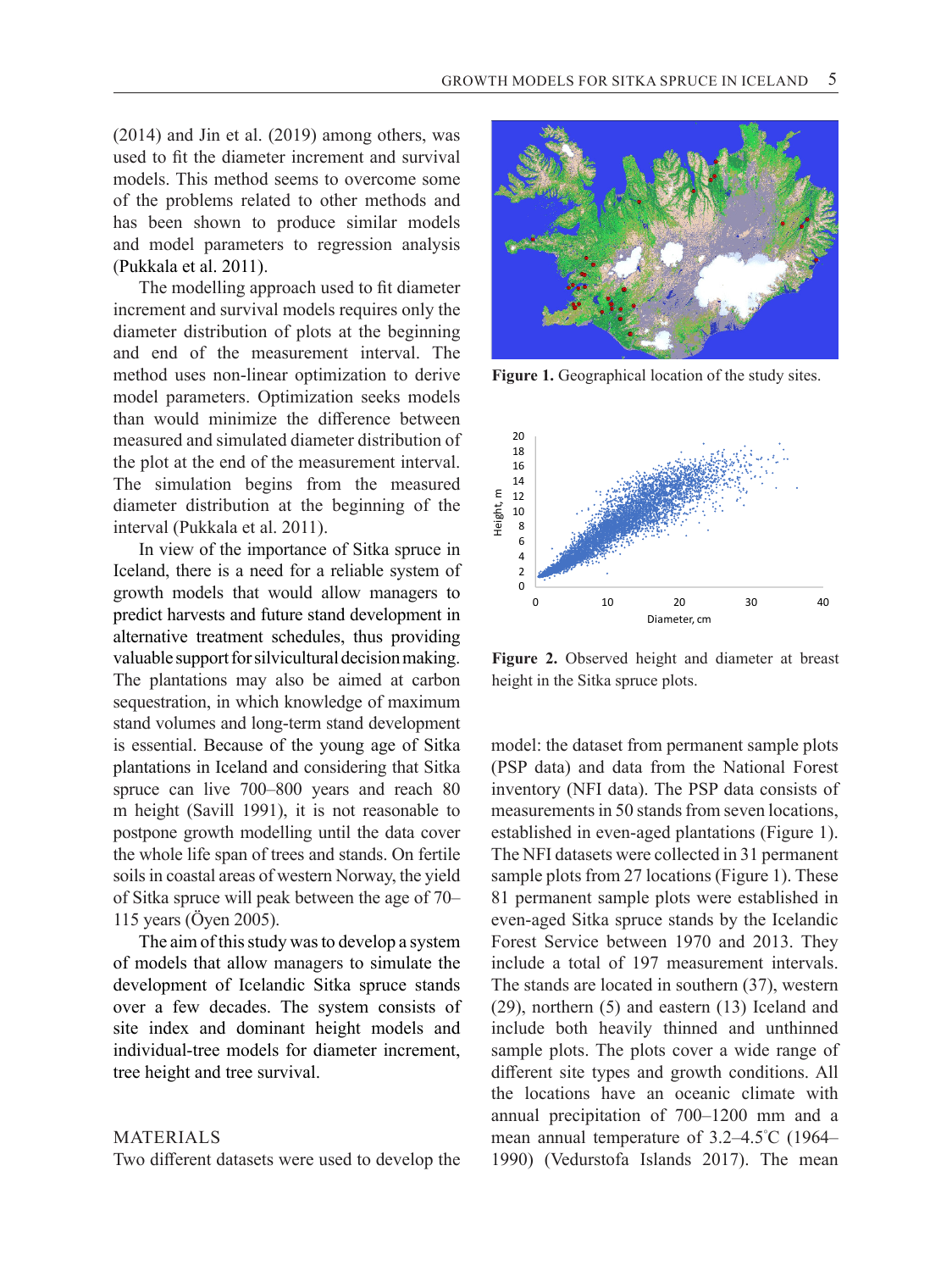| o<br>Variable     | N    | Mean  | <b>SD</b> | Maximum | Minimum |
|-------------------|------|-------|-----------|---------|---------|
| $Dbh$ (cm)        | 7276 | 9.46  | 7.17      | 36.4    | 0.0     |
| Height            | 8432 | 5.92  | 4.62      | 19.0    | 0.28    |
| $G$ (m2ha-1)      | 197  | 18.25 | 15.89     | 79.38   | 0.0     |
| Age (years)       | 197  | 36.6  | 15.7      | 63.0    | 6.0     |
| Hdom(m)           | 197  | 8,65  | 5.1       | 18.0    | 0.38    |
| Growth periods    | 197  | 5.48  | 1.62      | 16.0    | 3.0     |
| Stems per hectare | 197  | 2222  | 1414      | 5026    | 458     |

**Table 1.** Mean, standard deviation (SD) and range of the main characteristics in the empirical data of the study material. N: number of observations; Dbh: diameter at breast height; G: stand basal area; Age: stand age; Hdom: dominant height.

maximum daytime temperature in June, July and August was 12.9–13.6 ° C during the period 1964–1990 (Vedurstofa Islands 2017). The range in elevation is between 60 and 180 m a.s.l.

The sample plots were either circular or rectangular. The plot size varied between 0.01 and 0.053 ha and the measurement interval was 3 to 16 years with an average of 5.5 years. There was mortality only among small trees in plots with a basal area up to 80 m2 /ha. On every measurement occasion, two measurements of diameter at breast height (1.3 m) at right angels were made using callipers, and the arithmetic mean of the two measurements was calculated. The total tree height was measured on standing trees using a height measuring pole or Vertex Laser VL5, and felled trees were measured on the ground using a tape measure. The measured heights and diameters of the trees are shown in Figure 2.

#### METHODS

#### *Site index and dominant height modelling*

The first equation required in the model set was the site index model, which was used to calculate the site index of the inventory plots. The index age was taken as 80 years, which has been previously used in Iceland (Heiðarsson & Pukkala 2012); site index is defined to be the dominant height of the stand at 80 years. Besides calculating site index, the site index model can be used to predict dominant height development. Based on experiences from previous studies in plantation forests (Palahí et al. 2004; Guzmán et

al. 2012a, 2012b; Heiðarsson & Pukkala 2012, de-Miguel et al. 2013), the following equations were tested: Lundkvist & Korf (Korf 1939), Chapman and Richards (Richards 1959), McDill & Amateis (1992), and Schumacher (1939). Alternative models were compared based on the mean of squared errors and Akaike Information Criterion (AIC).

Of the tested models, the formula of McDill and Amateis was selected for predicting site index and dominant height development. When fitting the model, only the first and last measurement of each plot were used, which removed the need to include random plot factors:

$$
H_{Last} = \frac{a_0}{1 - \left(1 - \frac{a_0}{H_{First}}\right) \times \left(\frac{T_{First}}{T_{Last}}\right)^{a_1}} + \varepsilon \qquad (1)
$$
 where  $H_{av}$ 

 $H_{\text{First}}$ and  $T_{\text{First}}$  are, respectively, dominant height and stand age at the first measurement, and  $H_{\text{Last}}$  and  $T_{\text{Last}}$  are the same variables at the last measurement of the plot.

The model is used to calculate the site index as follows:

$$
\hat{S}I = \frac{a_0}{1 - \left(1 - \frac{a_0}{H}\right) \times \left(\frac{T}{80}\right)^{a_1}}
$$
(2)

where *SI* is site index (dominant height at 80 years, m), *H* is dominant height (m) and *T* is stand age. When the model is used in simulations band uge. When the moder is used in simulations to calculate the dominant height for certain site index and age, *H* is replaced by *SI*, stand age *T* is replaced by 80 (index age), and 80 is replaced by stand age. te and the state of  $\sim$  $\mathbf{B}$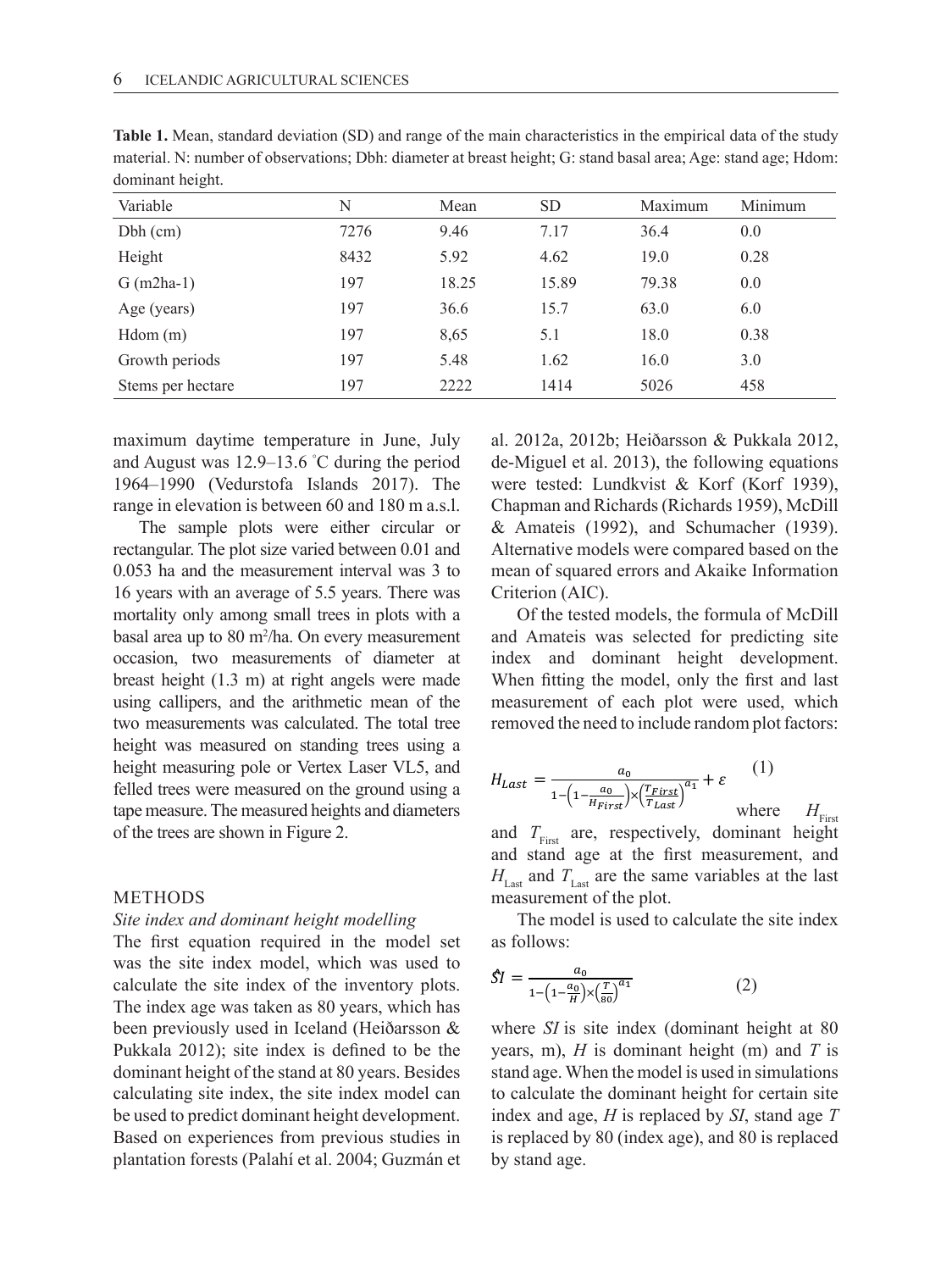## *Tree height modelling*

The model for individual-tree height was based on the model of Schumacher (1937). Two alternative models analysed by Mehtätalo et al. (2015), namely the models of Näslund (1937) and Curtis (1967) were also tested, but the model of Schumacher was selected based on the square root of the mean squared error (RMSE) and the Akaike Information Criterion. The models were fitted as mixed-effects models, by adding random plot factors to the fixed parameters. The best combination of random plot factors was found by comparing all possible combinations.

The parameters of the height curve were modelled as a function of stand characteristics, which allowed the diameter-height curve to change when the stand developed. Two versions of the height model were fitted. The first used dominant height as a predictor, in addition to diameter at breast height. Since this model is not suitable for simulations where the dominant  $height$  could decrease as a consequence of thinning from above, another model version  $1+exp[\frac{1+exp(-1)}{2} + \frac{1+exp(-1)}{2}]$ was fitted where dominant height was replaced by site index and stand height. The two model is annual sur by site mack and stand I  $\frac{1}{2}$   $\frac{1}{2}$   $\frac{1}{2}$   $\frac{1}{2}$   $\frac{1}{2}$   $\frac{1}{2}$   $\frac{1}{2}$   $\frac{1}{2}$   $\frac{1}{2}$   $\frac{1}{2}$ 

Model 1

$$
\hat{h} = 1.3 + [a_0 + (a_1 + a_{1k})H] \times exp\left[\frac{-(\left(b_0 + b_{0k}\right) + \left(b_1 + b_{1k}\right)H\right]}{d}\right] \tag{3}
$$

where  $a_0$ ,  $a_1$ ,  $b_0$  and  $b_1$  are fixed parameters and The mini $a_{1k}$ ,  $b_{0k}$  and  $b_{1k}$  are random parameters for plot *k*.

Model 2

$$
\hat{h} = 1.3 + [a_0 + (a_1 + a_{1k})T + (a_2 + a_{2k})SI] \times exp\left[\frac{-(b_0 + b_{0k})}{d}\right] \tag{4}
$$

where  $a_0$ ,  $a_1$ ,  $a_2$  and  $b_0$  are fixed parameters and  $a_{1k}$ ,  $a_{2k}$  and  $b_{0k}$  are random parameters for plot *k*.  $\frac{1}{2}$   $\frac{2}{\sqrt{2}}$   $\frac{1}{2}$   $\frac{1}{2}$   $\frac{1}{2}$   $\frac{1}{2}$   $\frac{1}{2}$   $\frac{1}{2}$   $\frac{1}{2}$   $\frac{1}{2}$   $\frac{1}{2}$   $\frac{1}{2}$   $\frac{1}{2}$   $\frac{1}{2}$   $\frac{1}{2}$   $\frac{1}{2}$   $\frac{1}{2}$   $\frac{1}{2}$   $\frac{1}{2}$   $\frac{1}{2}$   $\frac{1}{2}$   $\frac{1}{2}$ 

# *Diameter increment and survival modelling*

The diameter increment and survival data had the problem that the interval between measurements varied from 3 to 16 years. Since the linear growth rate or the constant survival and rate during the whole interval cannot be assumed, the optimization approach originally

suggested by Pukkala et al. (2011) and later used by de-Miguel et al.  $(2014)$ , Juma et al. (2014) and Dong et al. (2021) was used to fit the diameter increment and survival models. The aim of the method is to find parameters for the diameter increment and survival models that  $\frac{1}{2}$ minimize the difference between the measured and simulated diameter distributions of the plots at the end of the measurement interval,  $\frac{1}{2}$  in cases when the simulation starts from the diameter distribution at the beginning of the  $\frac{1}{2}$  interval. Diameter increment and survival were simulated in one-year time steps.

As the first step in modelling, predictors and model forms were selected based on previous literature, preliminary regression analyses and preliminary optimizations. The following model<br>forms were selected. homs were selected:

$$
t_{d} = exp[a_{0} + a_{1}lnd + a_{2}d + a_{3}\sqrt{G} + \frac{a_{4}BAL}{ln(d+1)} + a_{5}SI] \qquad (5)
$$
  

$$
s = \frac{1}{1 + exp[-(b_{0} + b_{1}lnd + b_{2}\sqrt{G} + b_{3}BAL/ln(d+1))]} \qquad (6)
$$

where  $\hat{i}$  is diameter increment (cm/year), *s* is annual survival rate, *d* is diameter at breast<br>height (cm).  $C$  is stand head ago (m<sup>2/h</sup>e),  $R_{4}I$ height (cm), G is stand basal area (m<sup>2</sup>/ha), BAL is basal area of trees larger than the subject tree  $(m^2/ha)$ , *SI* is site index (m) and  $a_0, ..., a_5, b_0, ...,$  $b_3$  are regression coefficients. The subject tree  $\frac{+(b_1+b_1k)H}{d}$  (3) is the tree for which the diameter increment or survival is predicted.  $\frac{13 \text{ O}}{24}$ 

The minimized loss function was:

$$
argmin_{\theta} \Sigma_{k=1}^K \left[ \Sigma_{j=1}^{J_k} w_{jk} \Sigma_{i=1}^{J_j} v_{\textit{G}} \big| G_{ljk}^m - G_{ljk}^s(\theta) \big|^{1.5} + v_F \big| F_{ljk}^m - F_{ljk}^s(\theta) \big|^{1.5} \right] \left( \mathcal{T} \right)
$$

where  $\Theta$  is the set of coefficients (parameters  $\left[\begin{array}{cc}a_0, a_1, a_2, b_0, \ldots, b_3\end{array}\right]$  (4)  $\left[\begin{array}{cc}a_0, a_1, a_2, b_0, \ldots, b_3\end{array}\right]$  of Equations 5 and 6), *K* is the number of plots,  $J_k$  is the number of measurement intervals of plot  $k$ ,  $I_j$  is the number of 3-cm diameter classes in measurement interval *j*  of plot *k*,  $G_{ijk}^m$  and  $G_{ijk}^s(\Theta)$  are, respectively, measured and simulated cumulative basal area (m2 ha-1) of diameter class *i* at the end of measurement interval *j* of plot *k*, and  $F_{ijk}^m$ and  $F_{ijk}^s(\Theta)$  are, respectively, the measured and simulated cumulative number of trees per hectare of diameter class *i* at the end of measurement interval *j* of plot *k* (see e.g. de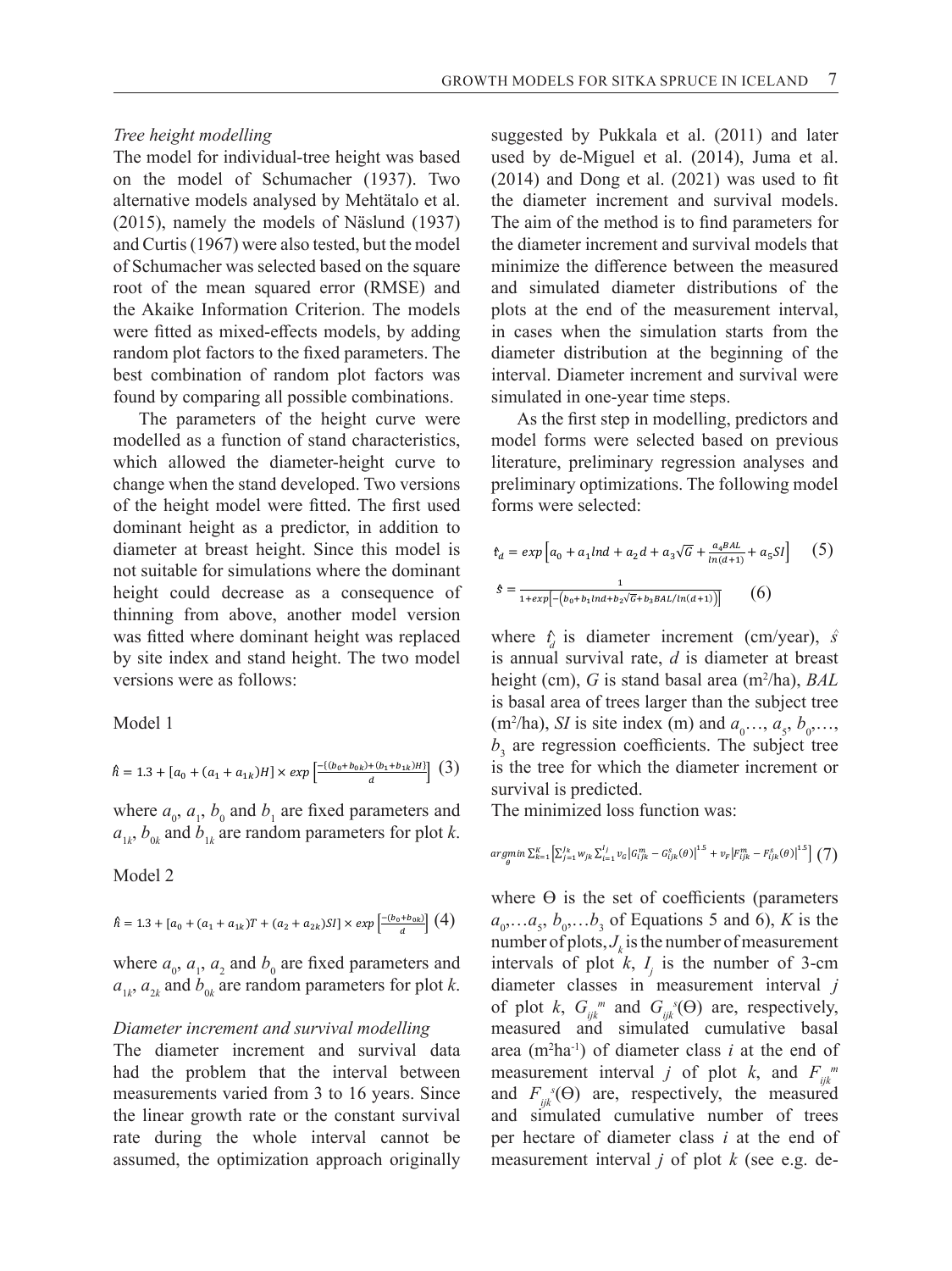Miguel et al. 2014 for details). The symbol  $w_{ik}$ is the weight of measurement interval *j* of plot *k*. The models were fitted with three alternative weighting schemes: (1) without weight  $(w<sub>n</sub>$  = 1 for all *j* and *k*), (2) using the area of plot *k* as the weight and (3) using the number of trees in plot *k* in the beginning on period *j* as the weight. Symbols  $v_G$  and  $v_F$  are the weights of the deviations of the basal area  $(in m<sup>2</sup>ha<sup>-1</sup>)$  and the number of trees per hectare. They also remove the effect of different units of basal area (*G*) and number of trees (*F*). They were as follows  $v<sub>G</sub>$  =  $1, v_F = 0.005.$ 

The models were also fitted by adding a plot and measurement factor to both sub-models (diameter increment and survival probability). Since the 81 study plots had altogether 191 measurement intervals, the number of additional parameters in this model fitting was 382.

The optimization simultaneously produced the coefficients for the annual diameter increment model and the annual survival model. The method of Nelder and Mead (1965) was used in parameter optimization.

Since the optimization did not provide any statistics about the significance of the predictors, bootstrapping was used to assess the statistical significance of the regression coefficients. Fifty samples of 197 measurement intervals were selected using random sampling with replacement, and the same model fitting procedure as described above was performed with every sample (without plot and measurement factors, using number of trees as the weight).

## RESULTS

#### *Site index model*

The parameters of the selected site index and dominant height model (Equation 1) were:  $a_0$ (asymptote) 131.03, and  $a_1$  1.3847. The RMSE of the model was 1.315 m. Figure 3 shows that the model depicts the dominant height development of the plots reasonably well. No signs of decreased dominant height growth rate with increasing age can be seen in the data or the model. The asymptote, i.e., the maximum possible dominant height, of the model is 131 m.



**Figure 3.** Dominant height development in site indices 15, 20, 25 and 30 m at 80 years according to the site index model (thick curves) and the measured dominant height development in some of the plots used as modelling data (thin black lines).

According to Harris (2022) Sitka spruce may live 700–800 years and reach a height of 60–90 m.

#### *Height model*

The parameters of the two versions of the individual-tree height model are shown in Tables 2 and 3. The RMSEs of the models were 0.752 m (Equation 3) and 0.765 m (Equation 4). Both models predict that the height curve of a stand rises when the stand develops and its dominant height or age becomes larger (Fig. 4)

**Table 2.** Parameters of the individual-tree height model where the predictors are diameter at breast height and dominant height (Equation 3).

| Value                       | t value   |  |
|-----------------------------|-----------|--|
| $-1.1427$                   | $-4.2583$ |  |
| 1.3357                      | 55.8218   |  |
| 2.0137                      | 5.4161    |  |
| 0.4334                      | 13.8027   |  |
| Standard deviation          |           |  |
| 0.7480                      |           |  |
| 1.7725                      |           |  |
| $b_{_{0k}}$<br>0.1144<br>h. |           |  |
|                             |           |  |

Correlations:  $a_{1k}$ — $b_{0k}$  0.760;  $a_{1k}$ — $b_{1k}$  -0.356;  $b_{0k}$ — $b_{1k}$  -0.769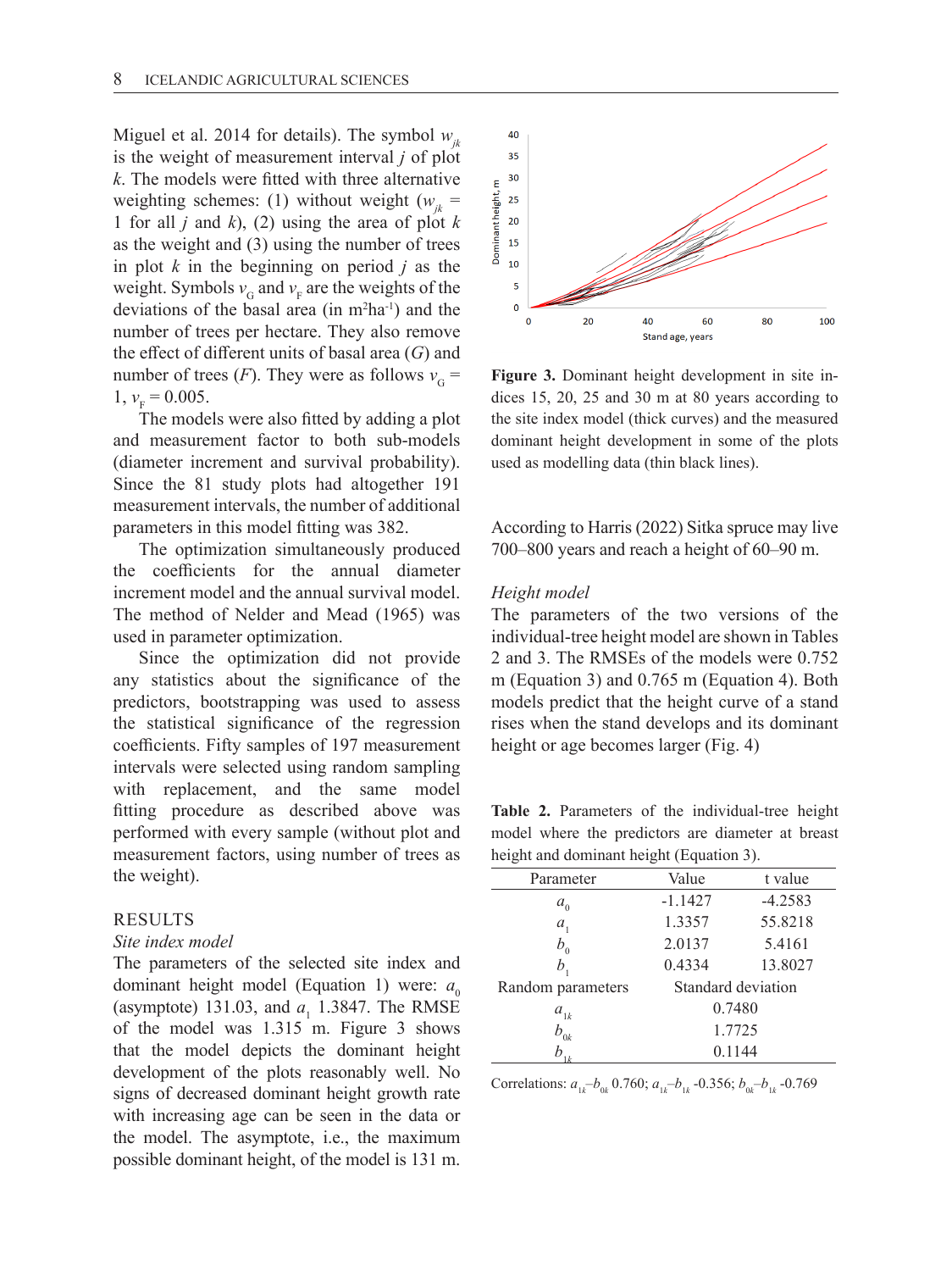| height, stand age and site index (Equation 4). |                    |         |  |  |  |
|------------------------------------------------|--------------------|---------|--|--|--|
| Parameter                                      | Value              | t value |  |  |  |
| $a_{\scriptscriptstyle 0}$                     | $-8.8135$          | 18.2905 |  |  |  |
| $a_{1}$                                        | 0.4229             | 16.3186 |  |  |  |
| $a_{2}$                                        | 0.2849             | 31.2452 |  |  |  |
| $b_{\scriptscriptstyle 0}$                     | 6.4704             | 28.3320 |  |  |  |
| Random parameters                              | Standard deviation |         |  |  |  |
| $a_{1k}$                                       | 0.0984             |         |  |  |  |
| $a_{2k}$                                       | 0.0548             |         |  |  |  |
| $b_{\mathbf{u}}$                               | 1.6966             |         |  |  |  |

**Table 3.** Parameters of the individual-tree height model where the predictors are diameter at breast

Correlations:  $a_{1k} - a_{2k} - 0.827$ ;  $a_{1k} - b_{0k} 0.127$ ;  $a_{2k} - b_{0k} 0.362$ 



**Figure 4.** Relationship between diameter at breast height (Dbh) and tree height at different dominant heights (H) and stand ages according to the two versions of the height model (Top: Equation 3; Bottom: Equation 4). In the lower diagram, continuous lines show the tree height in site index of 25 m and dashed lines for site index of 15 m at 80 years.

#### *Diameter increment and survival models*

When the diameter increment and survival models were fitted using different weights in the loss function ( $w_k$  in Equation 7), or by adding plot and measurement factors to both models, the diameter increment models behaved slightly differently, as shown in Figure 5. The model versions where the plot area or the number of trees were used as the weight  $(w_k)$  in Equation 7) were very close to each other. Since the loss functions of the fitting were not the same in different weighting schemes, the model versions cannot be compared based on the loss function value. Therefore, the models were compared by calculating the measured and predicted mean annual basal area increment (periodical increment divided by the length of the period) for each measurement interval of each plot. Then the square root of the area-weighted mean of the squared errors in annual basal area increment was calculated. According to this analysis, the



**Figure 5.** Dependence of diameter increment on diameter, stand basal area and site index according to four different versions of the diameter increment model (see text for explanation). "Fre weight" means that the number of trees within the plot was used as the weigh variable in the loss function (Equation 7).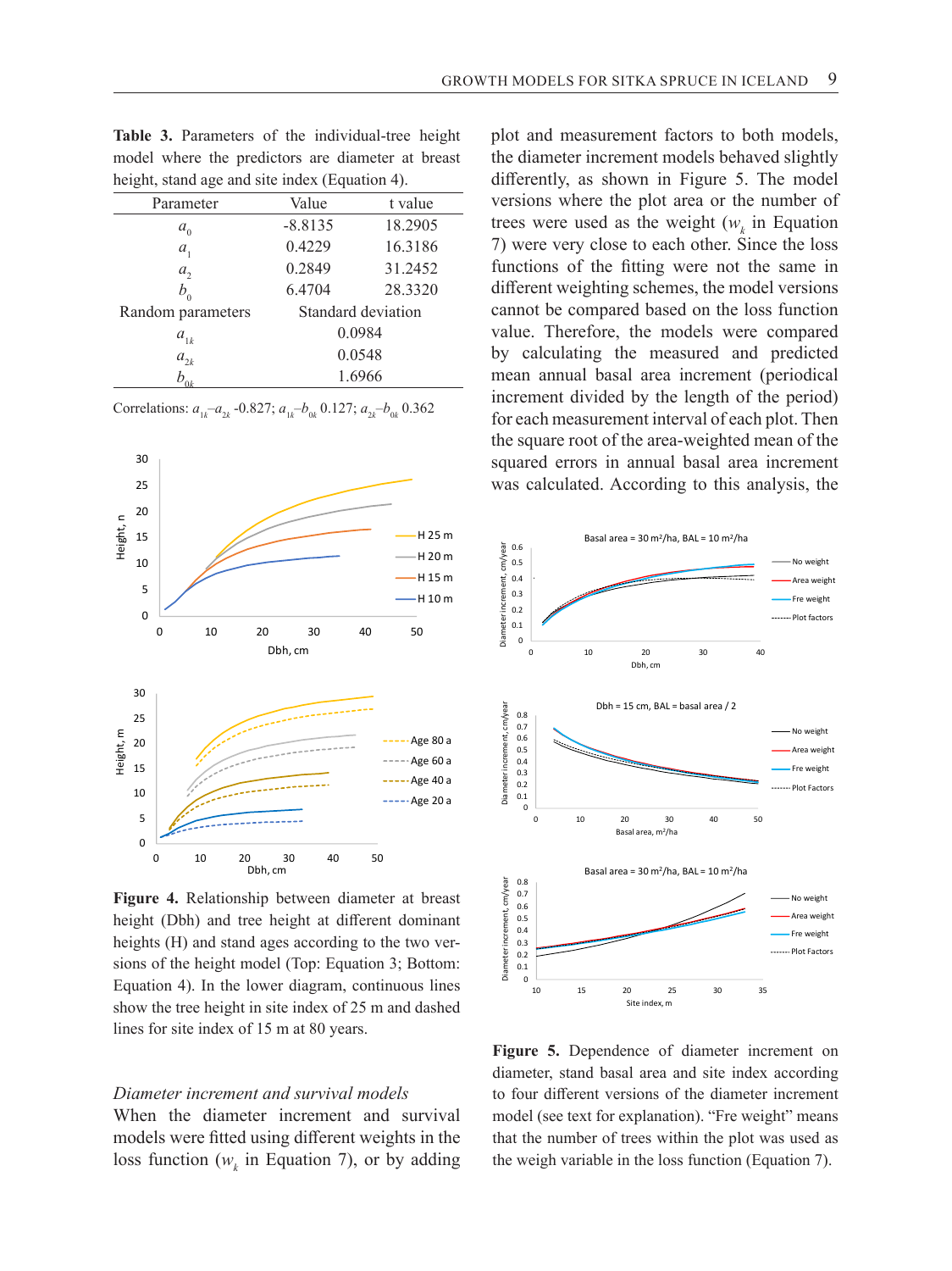use of number of trees as the weight resulted in the best model (area-weighted RMSE 0.444 m2 ha-1a-1) and a model fitted without any weight was the worst (RMSE  $0.449 \text{ m}^2\text{ha}^{\text{-}1}\text{a}^{\text{-}1}$ ). Therefore, the model where the number of trees was used as the weight was selected for further analyses. The bias of the selected model, in terms of mean annual basal area increment, was  $-0.00086$  m<sup>2</sup>ha<sup>-1</sup>a<sup>-1</sup> (0.064%). The model version that included additional plot and measurement factors was fitted using the number of trees as the weight.



**Figure 6.** Dependence of one-year survival probability on diameter at breast height (Dbh) and stand basal area  $(G, m^2/ha)$  according to Equation 6.



**Figure 7.** The measured and predicted number of trees per hectare in the beginning and at the end of the measurement interval (3–16 years). In most plots, there was no mortality between the two successive measurements. The two dots inside the circle drawn with the continuous red line show a case where the model successfully predicted the mortality. The dashed circle is a case in which the model failed to accurately predict mortality.

**Table 4.** Parameter estimates and bootstrap results for the optimization-based diameter increment and survival models. SD stands for standard deviation.

|                          |                             | Parameter             | Bootstrap results |          |          |       |           |
|--------------------------|-----------------------------|-----------------------|-------------------|----------|----------|-------|-----------|
| Predictor                | Parameter                   | estimate <sup>1</sup> | Min               | Mean     | Max      | SD.   | SD/Mean   |
| Diameter increment model |                             |                       |                   |          |          |       |           |
| Constant                 | $a_0$                       | $-2.4548$             | $-2.866$          | $-2.419$ | $-2.051$ | 0.184 | $-13.110$ |
| ln(d)                    | a <sub>1</sub>              | 0.6321                | 0.415             | 0.642    | 0.826    | 0.097 | 6.608     |
| d                        | a <sub>2</sub>              | $-0.0088$             | $-0.040$          | $-0.014$ | $-0.006$ | 0.007 | $-1.931$  |
| $\sqrt{G}$               | $a_{3}$                     | $-0.1895$             | $-0.245$          | $-0.163$ | $-0.065$ | 0.050 | $-3.281$  |
| $BAL/ln(d+1)$            | $a_{\scriptscriptstyle{A}}$ | $-0.0353$             | $-0.055$          | $-0.036$ | $-0.021$ | 0.008 | $-4.438$  |
| <b>SI</b>                | $a_{\zeta}$                 | 0.0505                | 0.027             | 0.046    | 0.076    | 0.010 | 4.630     |
| Survival model           |                             |                       |                   |          |          |       |           |
| Constant                 | $b_{0}$                     | 14.3240               | 7.745             | 15.656   | 19.491   | 2.943 | 5.320     |
| ln(d)                    | b <sub>1</sub>              | 0.3552                | $-0.948$          | 0.277    | 0.943    | 0.471 | 0.588     |
| $\sqrt{G}$               | b,                          | $-0.3392$             | $-0.948$          | $-0.424$ | $-0.015$ | 0.281 | $-1.506$  |
| $BAL/ln(d+1)$            | b <sub>3</sub>              | $-0.2424$             | $-0.380$          | $-0.205$ | $-0.018$ | 0.087 | $-2.359$  |

<sup>1</sup> Number of trees within the plot was used as the weight variable in the loss function (Equation 7).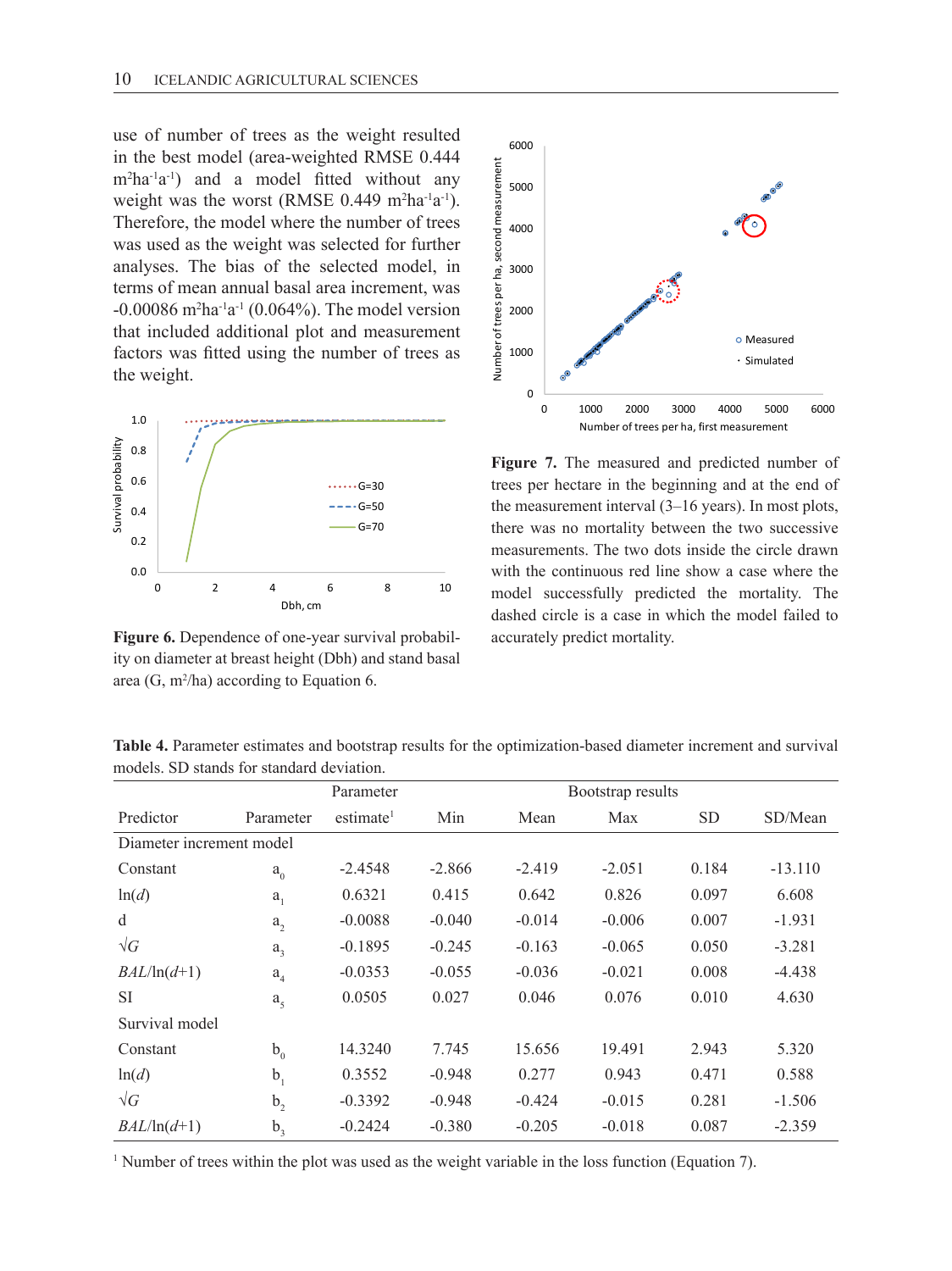The survival model that was fitted simultaneously with the diameter increment model predicted mortality only among small trees with a very high stand basal area, which is in line with the data (Fig. 6). The model predicted significant mortality only in very few plots, which is also in line with the data (Fig. 6). Figure 7 shows that of the two cases in which there was significant mortality between the two measurements (i.e., more than one tree died), one case was predicted well (red circle drawn with continuous line in Fig. 7) and the other case was less successful (red circle drawn with dashed line).

The results of the bootstrapping (Table 4) indicated that the regression coefficients of the diameter increment model were significant whereas two of the coefficients of the survival model, particularly the coefficient for ln(*d*), had lower significance. However, the practical significance of this shortcoming is small, since the mortality rate of the Icelandic Sitka spruce plantations was very low and the model also predicted very low mortality except for heavily suppressed small trees.

The model set was used to simulate the development of plots 1 and 2 of the modelling dataset (Figs. 8 and 9) using the measured diameters of the trees at the age of 21 years as the starting point. Mortality was simulated by multiplying the frequencies of the trees by their predicted survival probability. In plot 1, the trees that were removed in light pre-commercial thinning in year 24 were removed also in the



**Figure 8.** Development of plot 1 according to the measurements (red dots indicate measurements) and simulation (black line). The same trees that were removed in the light thinning at 24 years were also removed in the simulation. The thinning treatment between stand ages 40 and 47 was not simulated (the simulation is for nonthinned stand and the measurement at 47 and 57 years are for thinned stand).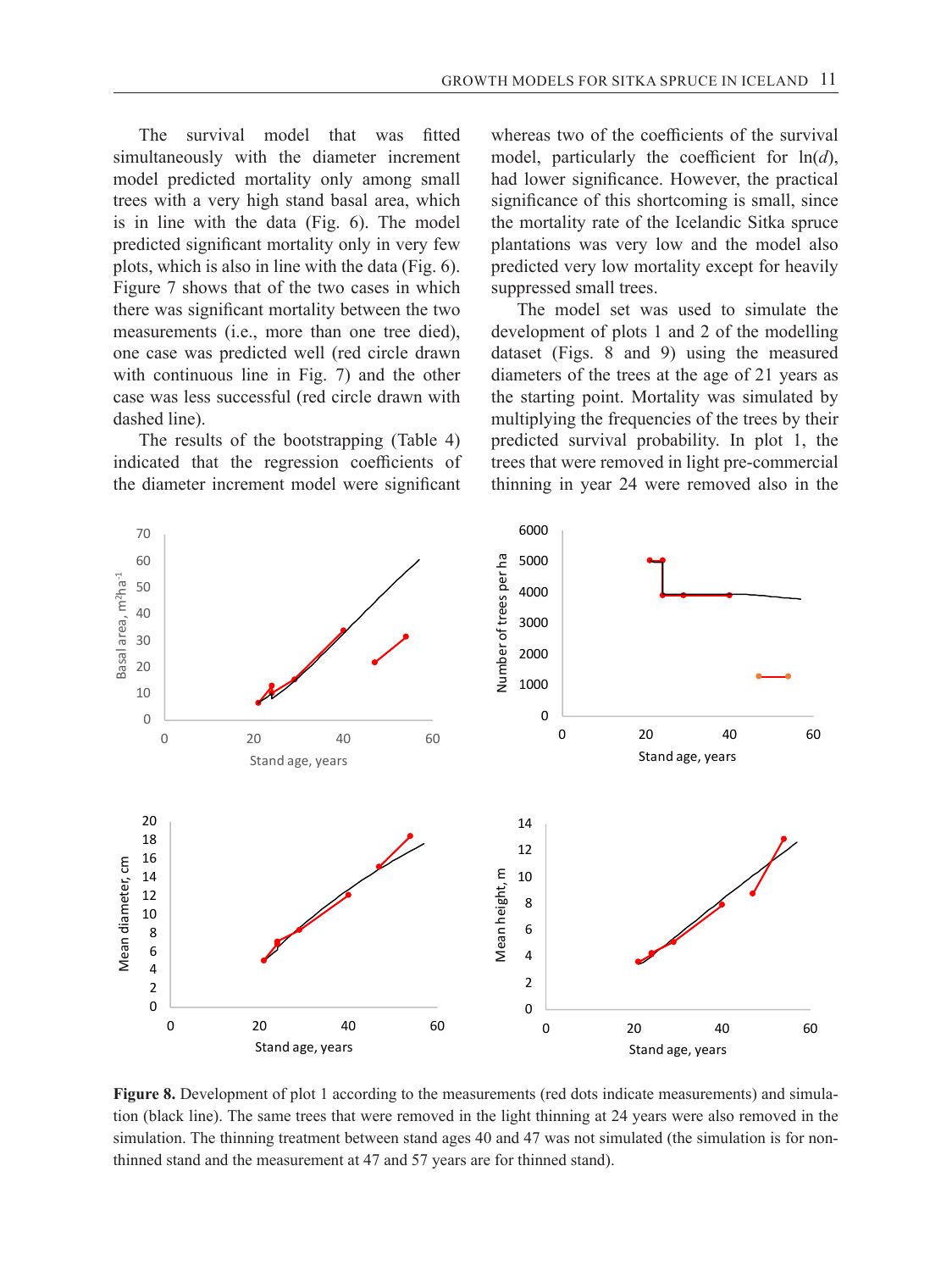

**Figure 9.** Simulated development of plot 2 without cuttings (black dashed line), and when the treatment schedule includes three thinnings from below (red dotted line) or three thinnings from above (black continuous line). In both thinning schedules, a pre-commercial thinning was simulated at 23 years, where the smallest trees were removed.

simulation. Plot 1 has been thinned also between 40 and 47 years but because it was not known which of the original trees were removed, the second thinning was not simulated. The simulated stand development was very close to the measured development until stand age 40 years, after which the plot was thinned (Fig. 8). When the simulation was continued beyond 40 years, without simulating the thinning treatment, the stand basal area reached 60.5 m<sup>2</sup>ha<sup>-1</sup> at 57 years. This is a logical basal area as there were a few plots in the dataset where the measured stand basal area exceeds 78 m2 ha-1 at stand ages ranging from 47 to 58 years (Table 1).

In plot 2, a pre-commercial thinning was simulated at 23 years where the smallest trees of the plot were removed. Then, the stand development was simulated until the stand age reached 80 years. The simulation was done: a) without any cuttings, b) with three thinnings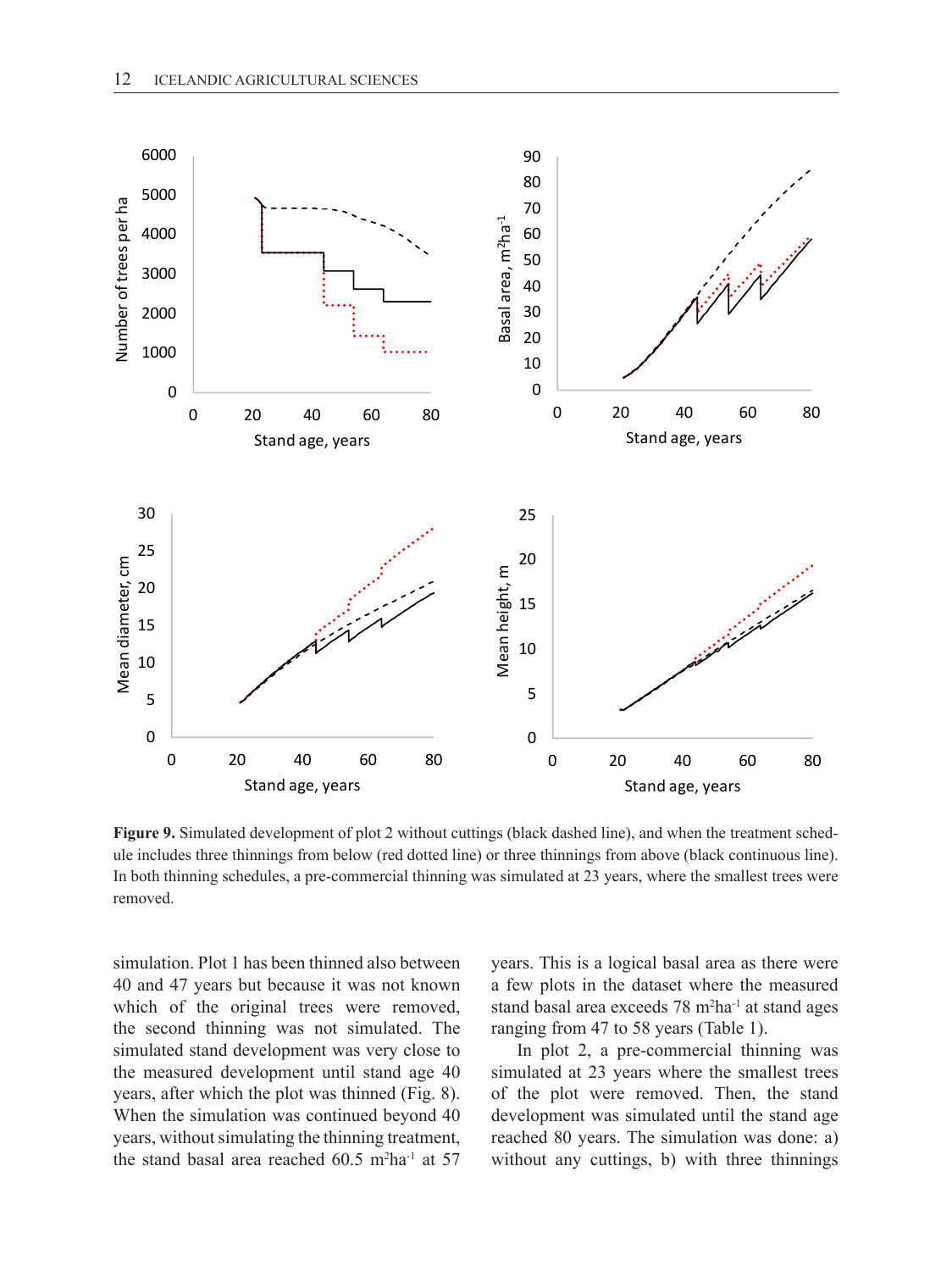from below and c) with three thinnings from above. The results (Fig. 9) do not reveal any anomalies in the simulated stand development. The simulations conducted for plots 1 and 2 (Figs. 8 and 9) suggest that the models may be used without problems to simulate the future development of Icelandic Sitka spruce stands until stand ages of about 80 to 100 years.

# DISCUSSION

The article presents the first growth and yield models for Sitka spruce in Iceland. The models are distance-independent individual-tree models. The developed models include all the components required to simulate stand dynamics in the context of forest management planning. The model set of this study does not include a taper model, which would allow the prediction of the total and merchantable volumes for different definitions of industrial wood. Taper models for Icelandic Sitka spruce plantations should be developed in future studies. Before that, models developed in other countries (e.g., Fonweban et al. 2011) or models developed in Iceland for other conifers (Heiðarsson & Pukkala 2011) may be used.

According to the site index model, the dominant height growth rate starts to decrease after a stand age of 50 years. The model predicts that the dominant height of a stand with site index of 25 m would reach 31.5 m at 100 years and 45.9 m at 150 years. Although these predictions are not illogical (Savil 1991), other factors such as wind and snow may prevent Sitka spruce forests from reaching these heights in many parts of Iceland. Special attention was paid in this study to obtaining models that behave logically in extrapolations. Therefore, we are confident that the presented models can be used to analyse the growth and yield of Icelandic Sitka spruce in stands younger than 90 years old. However, since the modelling data set used in this study contained little data on mature stands, the models need to be updated as Sitka spruce plantations get older.

The weakest part of the model set is probably the survival model, but little mortality was

measured on the sample plots, even at very high stand basal areas (Table 1). The model predicts density-related mortality, but mortality begins at very high stand density. A study from Alaska in natural mixed stands with Sitka spruce and Western hemlock showed much higher basal areas than this study, suggesting that Sitka spruce is able to grow and survive in very dense stands (Taylor 1934). In future growth studies, emphasis should also be given to collecting more data from unthinned stands and data from the northwest and southeast parts of the country, which were not included in the dataset of this study (Figure 1).

The method that was used to fit the diameter increment and survival models (Pukkala 2009) was able to deal with irregular measurement intervals. The method also works with datasets containing tree identification errors (de-Miquel et al. 2014), which means that tree numbering and labelling are not required. Previous studies have shown that with regular data (a constant measurement interval, no tree identification errors), the method produces very similar models to those obtained with regression analysis (Pukkala et al. 2011). When the measurement interval varies greatly, optimization has been reported to produce more logical models than obtained from regression analyses that assume a constant growth rate between two consecutive measurement occasions (Juma et al. 2014). When several models are fitted simultaneously, there is the possibility of having mutual errors that cancel out each other. For example, an overestimated diameter increment may be compensated for by overestimated mortality. However, the objective function used in the current study included the diameter distribution of both the stand basal area and number of trees, with the consequence that the possibility of this kind of error was small. If ingrowth models were estimated simultaneously with survival models, which is also possible (Pukkala 2009), the risk of mutual errors would be higher.

The developed growth models will be used in the forest management planning system at the Icelandic Forest Service. The planning system makes it possible to optimize the thinning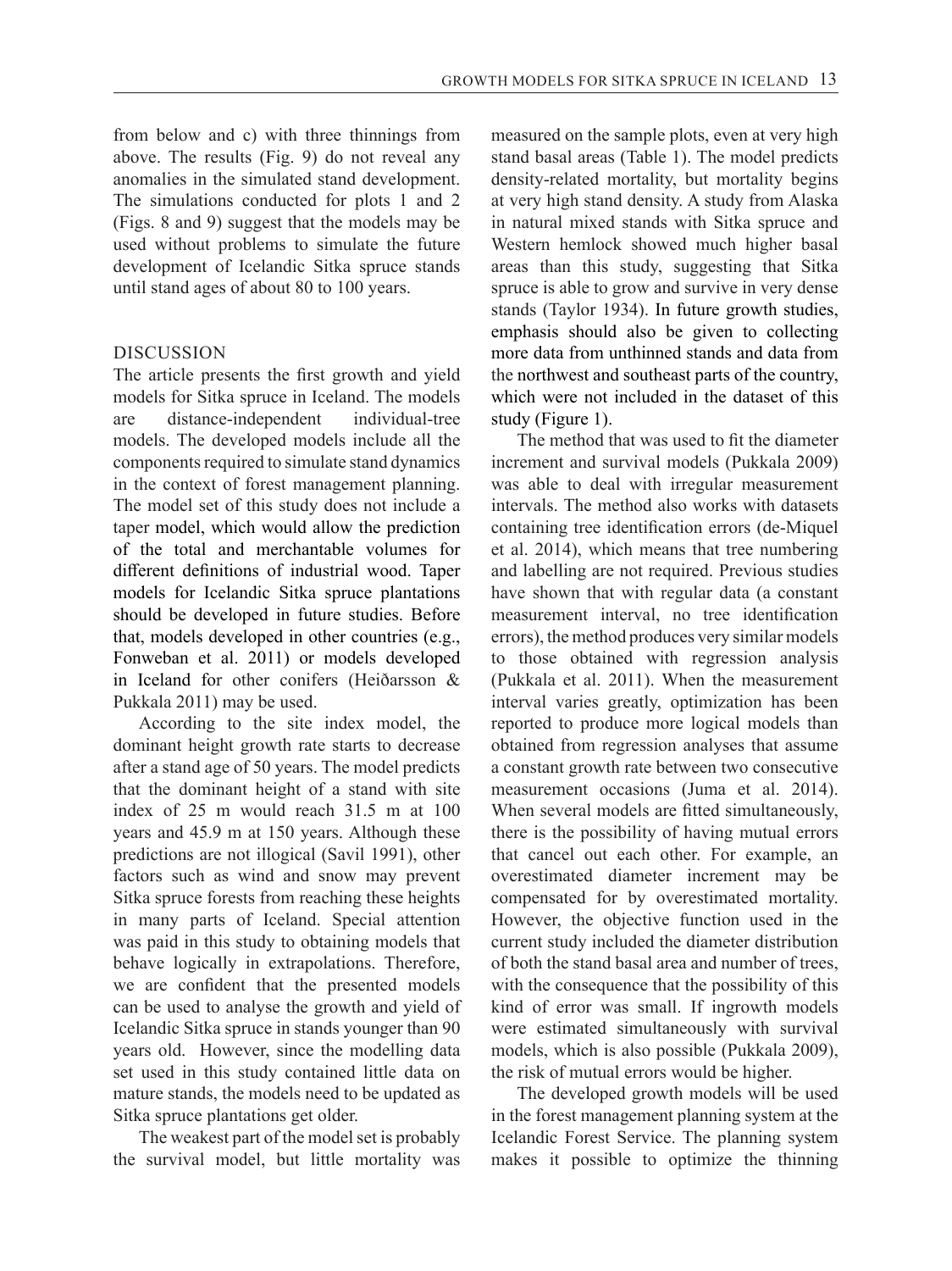schedules and rotation length to maximize the net present value, wood production, or carbon sequestration. The new models will be an important component of the management planning system used in Iceland because the stand structure and the amount of wood in Sitka spruce forests can now be better evaluated, and forest resources can be used more efficiently. Good knowledge about the yield and suitable rotation lengths of Sitka spruce plantations also provides investors with a better basis for making informed decisions.

#### REFERENCES

**Alegria C & Tomé M 2013.** A tree distance-dependent growth and yield model for naturally regenerated pure uneven-aged maritime pine stands in central inland of Portugal. Annals of Forest Science 70, 261–276.

DOI:10.1007/s13595-012-0262-8

- **Bella IE 1971.** A new competition model for individual trees. Forest Science 17, 364-372. https://doi.org/10.1093/forestscience/17.3.364.
- **Cao QV 2000.** Prediction of annual diameter growth and survival for individual trees from periodic measurements. Forest Science 46, 127-131.
- **Cao QV 2004.** Annual tree growth predictions from periodic measurements. In: Connor KF (ed) Proceedings of the 12th biennial southern silvicultural research conference, Gen. Tech. Rep. SRS-71, USDA, Forest Service, Southern Research Station, Asheville, NC, 212-215 pp.
- **Clutter JL 1963.** Compatible growth and yield models for loblolly pine. Forest Science 9(3), 354–371.
- **Clutter JL, Fortson JC, Pienaar LV, Brister GJ & Bailey R 1983.** Timber management: A quantitative approach. John Wiley & Sons, New York. 333 p.
- **Crecente-Campo F, Soares P, Tomé M & Diéguez-Aranda U 2010.** Modelling annual individualtree growth and mortality of Scots pine with data obtained at irregular measurement intervals and containing missing observations. Forest Ecology and Management 260, 1965–1974. doi:10.1016/j.foreco.2010.08.044.
- **Curtis RO 1967.** Height-diameter and heightdiameter age equations for second-growth Douglas

fir. Forest Science 13(4), 365–375.

**de-Miguel S, Guzmán G & Pukkala, T 2013.** A comparison of fixed- and mixed-effects modeling in tree growth and yield prediction of an indigenous neotropical species (*Centrolobium tomentosum*) in a plantation system. Forest Ecology and Management 291, 249-258.

http://dx.doi.org/10.1016/j.foreco.2012.11.026.

**de-Miguel S, Pukkala T & Morales M 2014.** Using optimization to solve tree misidentification and uneven measurement interval problems in individual-tree modelling of Balsa stand dynamics. Ecological Engineering 69, 232-236.

DOI: 10.1016/j.ecoleng.2014.04.008.

**DongL, Pukkala T, Li F & Jin X 2021**. Developing distance-dependent growth models from irregularly measured sample plot data – a case for *Larix olgensis* in Northeast China. Forest Ecology and Management 486(7), 118965.

https://doi.org/10.1016/j.foreco.2021.118965.

- **Ek AR & Monserud RA 1974.** A computer model for simulating the growth and reproduction of mixed species forests stands. Res. Rep. R2635, School of Natural Resources, University of Wisconsin, 13 p.
- **Fonweban J, Gardiner B, Mcdonald E & Auty D 2011.** Taper functions for Scots pine (*Pinus sylvestris* L.) and Sitka spruce (*Picea sitchensis* (Bong.) Carr.) in Northern Britain. Forestry 84(1): 49-60.

https://doi.org/10.1093/forestry/cpq043.

**Guzmán G, Morales M, Pukkala, T & de-Miguel S 2012a.** A model for predicting the growth of *Eucalyptus globulus* seedling stands in Bolivia. Forest Systems 21(2), 202-209.

DOI: https://doi.org/10.5424/fs/2012212-02398.

- **Guzmán G, Pukkala T, Palah**í **M & de-Miquel S 2012b.** Predicting the growth and yield of *Pinus radiata* in Bolivia. Annals of Forest Science 69: 335-343. DOI 10.1007/s13595-011-0162-3.
- **Harris AS 2022.** Accessed 08.01.2022 at https:// www.srs.fs.usda.gov/pubs/misc/ag\_654/ volume\_1/picea/sitchensis.htm .
- **Hartig GL 1795.** *Anweisung zu taxation der forsten oder zur bestimmung des Holzertrages der wälder* [Leiðbeiningar fyrir skógarúttekt til að ákveða viðarmagn skóga]. GieBen: Heyer Verlag. In German.
- **Heiðarsson L & Pukkala T 2011**. Taper functions for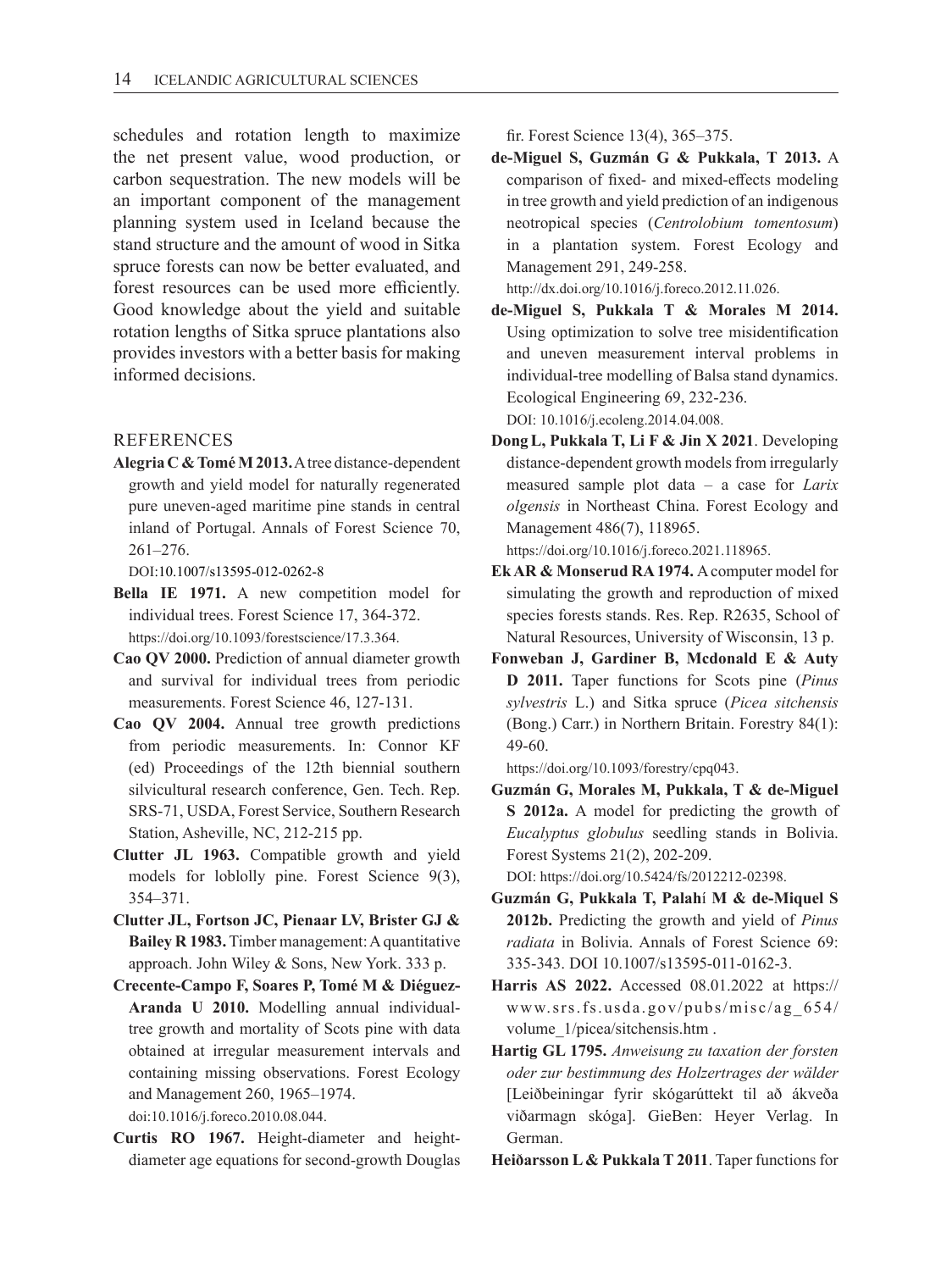lodgepole pine (*Pinus contorta*) and Siberian larch (*Larix sibirica*) in Iceland. Icelandic Agricultural Sciences 24: 3-11.

- **Heiðarsson L & Pukkala T 2012**. Models for simulating the development of Siberian larch (*Larix sibirica* Ledeb.) plantations in Hallormsstaður Iceland. Icelandic Agricultural Sciences 25: 13-23.
- **Jin Xingji, Pukkala T, Li F & Dong L 2019.** Developing growth models for tree plantations using inadequate data – a case for Korean pine in Northeast China. Silva fennica vol. 53, no 4. DOI:10.14214/sf.10217.
- **Juma R, Pukkala T, de-Miguel S & Muchiri M 2014.** Evaluation of different approaches to individual tree growth and survival modelling using data collected at irregular intervals – a case for *Pinus patula* in Kenya. Forest Ecosystems 1:14 13 p. https://doi.org/10.1186/s40663-014-0014-3.
- **Korf V 1939.** A mathematical definition of stand volume growth law. Lesnicka Prace 18, 337–339.
- **van Laar A & Akca A 1997.** Forest mensuration. Cuvillier Verlag, Göttingen, Germany, 246 p. DOI https://doi.org/10.1007/978-1-4020-5991-9.
- **Mabvurira D & Miina J 2002.** Individual-tree growth and mortality models for *Eucalyptus grandis* (Hill) Maiden plantations in Zimbabwe. Forest Ecology and Management 161, 231-245. DOI:10.1016/S0378-1127(01)00494-7.
- **McDill ME & Amateis RL 1992.** Measuring forest site quality using the parameters of a dimensionally compatible height growth function. Forest Science 38(2), 409–429.
- **Mehtätalo L, de-Miguel S & Gregoire TG 2015.** Modelling height-diameter curves for prediction. Can. J. For. Res. 45: 826-837 p. dx.doi.org/10.1139/cjfr-2015-0054.
- **Newnhan RM 1964.** *The development of a stand model for Douglas-fir*. Vancover: Faculty of Forestry, University of British Columbia.
- **Munro D 1974.** Forest growth models a prognosis, in: Fries J. (Ed.), Growth models for tree and stand simulation, Proceedings of the IUFRO working party S4.01-4, 1974, 7–21 p.
- **Nelder JA, & Mead R 1965.** A simple method for function minimization. The Computer Journal 7, 308-313.

https://doi.org/10.1093/comjnl/7.4.308.

- **Nord-Larsen T 2006.** Modeling individual-tree growth from data with highly irregular measurement intervals. Forest Science 52(2), 198-208. https://doi.org/10.1093/forestscience/52.5.609.
- **Näslund M 1937.** Skogsförsöksanstaltens gallringsförsök i tallskog (Forest research intitute's thinning experiments in Scots pine forests). Meddelanden från statens skogsförsöksanstalt Häfte 29 (In Swedish).
- **Palahí M, Pukkala T, Miina J & Montero G 2003.** Individual-tree growth and mortality models for Scots pine (*Pinus sylvestris* L.) in north-east Spain. *Ann. For. Sci.* 60 (2003) 1–10. DOI: 10.1051/forest: 2002068.
- **Palahí M, Tomé M, Pukkala T, Trasobares A, Montero G 2004.** Site index model for *Pinus sylvestris* in north-east Spain. Forest Ecology and Management 187(1), 35–47. DOI:10.1016/S0378-1127(03)00312-8.
- **Pukkala T, Lähde E & Laiho O 2011.** Using optimization for fitting individual-tree growth models for uneven-aged stands. European Journal of Forest Research 130(5), 829-839. DOI:10.1007/s10342-010-0475-z.
- **Pukkala T 1987.** Simulation model for natural regeneration *Pinus sylvestris, Picea abies, Betula pendula and Betula pubescens*. Silva Fennica 21, 37–53.

https://doi.org/10.14214/sf.a15462.

**Pukkala T 1988.** Studies on the effect of spatial distribution of trees on the diameter growth of Scots pine. Publications in Science No 13. University of Joensuu.

https://doi.org/10.14214/sf.a15495.

- **Pukkala T 1989.** Predicting diameter growth in an even-aged Scots pine stand with a spatial and nonspatial model. Silva Fennica 23, 101-116. https://doi.org/10.14214/sf.a15533.
- **Pukkala T 2009.** Population-based methods in the optimization of stand management. Silva Fennica 43(2), 261-274.

DOI: 10.14214/sf.211

**Pukkala T, Lähde E & Laiho O 2011.** Using optimization for fitting individual-tree growth models for uneven-aged stands. European Journal of Forest Research 130(5), 829-839. DOI:10.1007/s10342-010-0475-z.